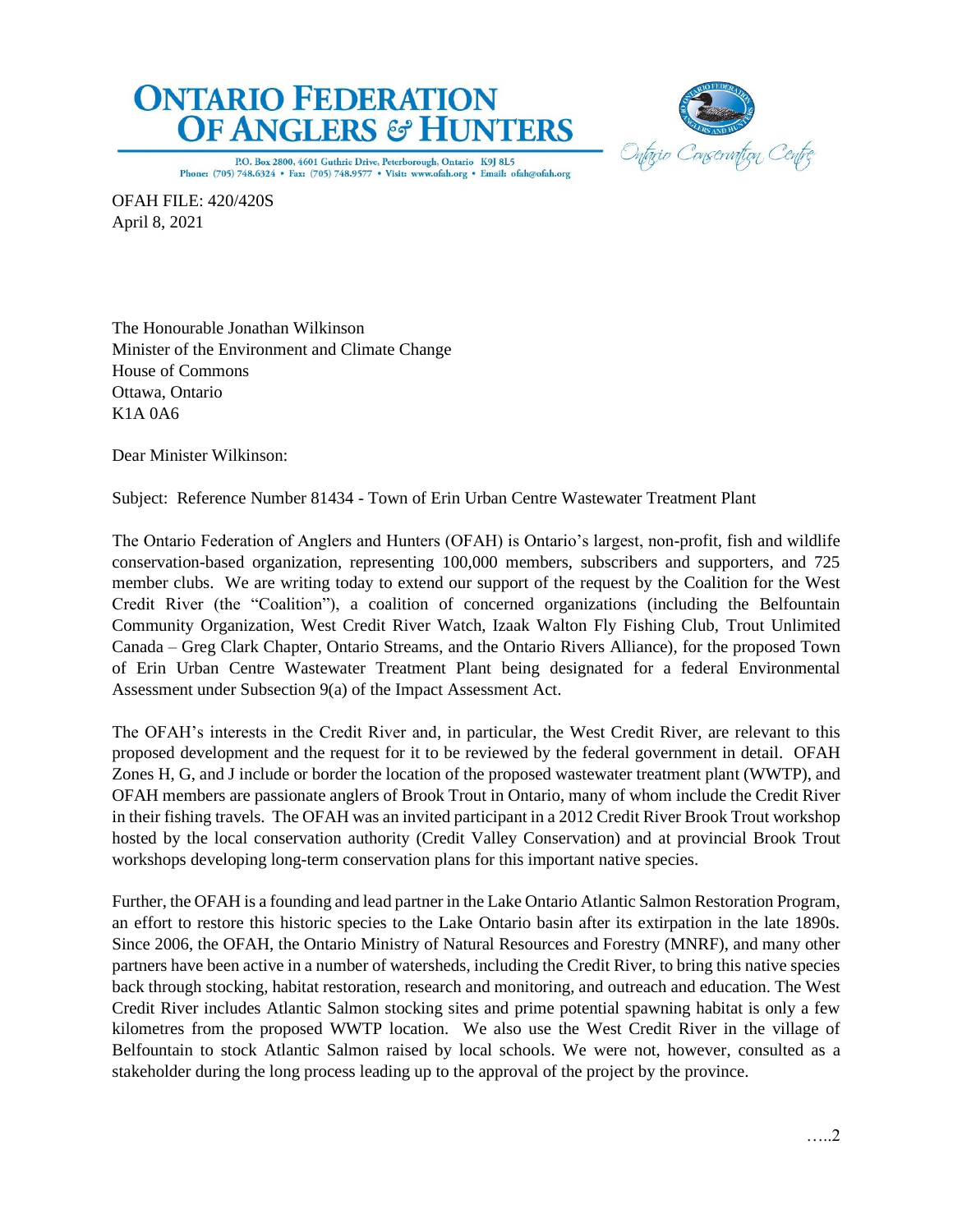The Coalition has already provided you and your Ministry with a detailed statement of its concerns; we will not repeat it here, but we do ask you take it into consideration during your decision-making process. We will, however, highlight the OFAH's most significant concerns:

First, the assessment of Brook Trout in the West Credit River and the proponent's understanding of the potential negative impacts to Brook Trout, are inadequate. Previously, the status of wild Brook Trout in this tributary did not support the discharge of wastewater into the West Credit River; it is not transparent as to what, if anything, has changed to now allow this major development to occur.

Second, water temperature and its consequences on water quality have not been addressed sufficiently, including the risk of extreme events. Brook Trout, and the entire stream ecosystem, can be vulnerable to a single event of short duration, and they cannot easily recover from these impacts, if they can recover at all. These extremes were not modelled during the planning process, and we live in a time of climate extremes.

The project's publicly available documentation appears to show the province repeatedly raising these issues, and the proponent's consultants dismissing them, until in the end the province appears to surrender on the issues. Requests from the public for more information on the decision-making process have not produced answers. The proponent also appears unwilling to address how this project will interact with the cumulative effects of increased water-taking by a larger population base and climate change, which is not what a government acting in the public's interests should be doing in 2021.

The consequence of this process to date is a proposed project that is not doing its utmost to consider alternatives to minimize its impacts on sensitive and flagship species and habitats. The OFAH is not opposed to sustainable development, but we take seriously the impacts to fish habitat of such development, including water quality as covered under Section 36(3) (Deposition of Deleterious Substances) of the Fisheries Act. While public comments have been made by the proponents that temperature and other parameters will be monitored throughout the construction and operation of the WWTP and adjustments made if needed, since such technologies are available a sounder, more precautionary and ultimately more cost-effective approach for taxpayers is to install the technologies proactively and be a leader in wastewater treatment.

To that end, we expect a more thorough review by the federal government will consider requiring the municipality to adopt measures to ensure an appropriate water quality for effluent from the proposed WWTP into the sensitive West Credit River. We urge a maximum temperature threshold of 19 degrees Celsius be adopted, with an average temperature of 17 degrees Celsius as the target to ensure an appropriate thermal regime of the effluent to support coldwater species such as Brook Trout. We recommend additional measures be taken to ensure this appropriate thermal regime of the effluent, such as housing WWTP processing tanks indoors where they can be cooled, subsurface discharge, insulating infrastructure, and/or other mitigative measures as based upon comprehensive thermal modelling; other jurisdictions and the Markdale (ON) WWTP have demonstrated these technologies. Facilitating a cooler water effluent will also reduce the effects of other water quality parameters such as ammonia. Additionally, this maximum thermal threshold will help buffer future effects of climate change to mitigate the levels of impacts on the West Credit River. The OFAH also recommends the use of aerators to increase the level of dissolved oxygen to 9-10 mg/L to support healthy coldwater stream function, and de-chlorination to ensure this water quality parameter is not at a level to cause harm to aquatic life.